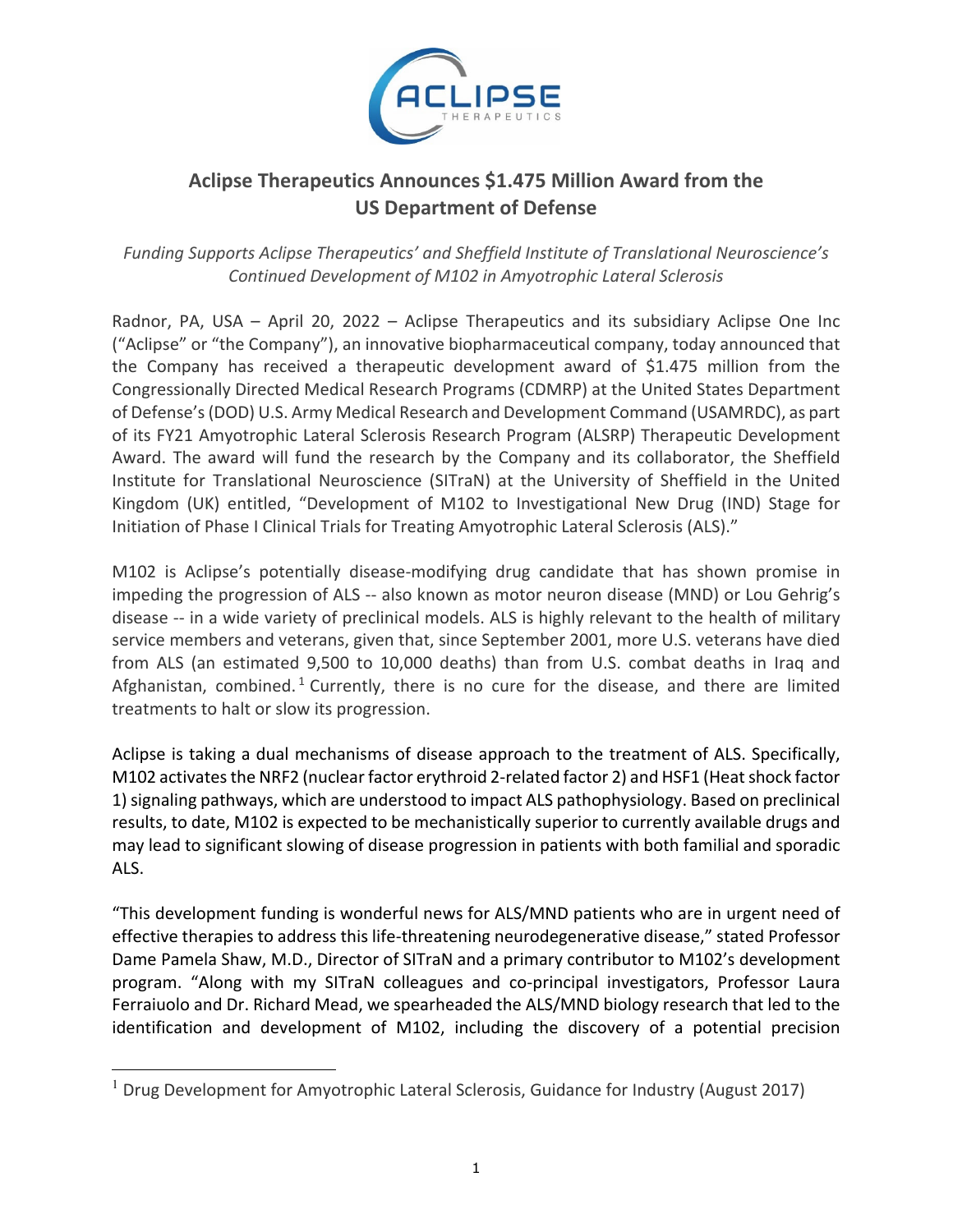medicine approach for M102. This funding will allow our team to expand development of M102's precision medicine research and drive M102 into a Phase 1 trial. We are very excited and appreciative of the funding support."

"I believe that the award reflects the DOD's appreciation of the significance of ALS to the military and their belief in our unique M102 drug candidate and approach to treating ALS patients. We are very grateful for their support," said Raymond K. Houck, Chief Executive Officer of Aclipse Therapeutics.

"This latest award, combined with ongoing financial backing from Australia's FightMND and the United Kingdom's Medical Research Council, is allowing our team to accelerate the development of M102 toward first-in-human clinical studies, which are expected to initiate in 2023, and further validates M102's novel biology and our precision medicine approach," said Dr. Ning Shan, Chief Scientific Officer of Aclipse Therapeutics and the award's principal investigator.

This work was supported by the Office of the Assistant Secretary of Defense for Health Affairs endorsed by the Department of Defense, through the Amyotrophic Lateral Sclerosis Research Program, in the amount of \$1,475,101, under Award No. W81XWH2210175. Opinions, interpretations, conclusions and recommendations are those of the author and are not necessarily endorsed by the Department of Defense.

#### **About ALS/MND**

Amyotrophic lateral sclerosis (ALS), also known as motor neuron disease (MND) or Lou Gehrig's disease, is a progressive neurodegenerative disease that affects motor neurons (nerve cells) in the brain and the spinal cord. Eventually, people with ALS lose the ability to initiate and control muscle movement, which often leads to total paralysis and death within two to five years of diagnosis. There is no cure and limited life‐prolonging treatments for the disease. Based on U.S. population studies, approximately 5,600 people in the U.S. are diagnosed with ALS each year and as many as 25,000 Americans and 5,000 UK citizens have the disease at any given time.

## **About the FY21 Amyotrophic Lateral Sclerosis Research Program Therapeutic Development** Award.<sup>2</sup>

The Fiscal Year 2021 (FY21) Amyotrophic Lateral Sclerosis Research Program (ALSRP) supports innovative and high-impact research into the development of effective treatments for Amyotrophic Lateral Sclerosis. The U.S. Army Medical Research Acquisition Activity, 820 Chandler Street, Fort Detrick MD 21702‐5014 is the awarding and administering acquisition office. The ALSRP was initiated in 2007 to provide support for research of exceptional scientific merit.

## **About the Sheffield Institute for Translational Neuroscience**

The Sheffield Institute for Translational Neuroscience (SITraN), at the University of Sheffield in the United Kingdom, is an international center of excellence recognized for its ground‐breaking work in the fight against motor neuron disease and other common neurodegenerative disorders.

<sup>2</sup> https://cdmrp.army.mil/funding/pa/FY21‐ALSRP‐TDA.pdf